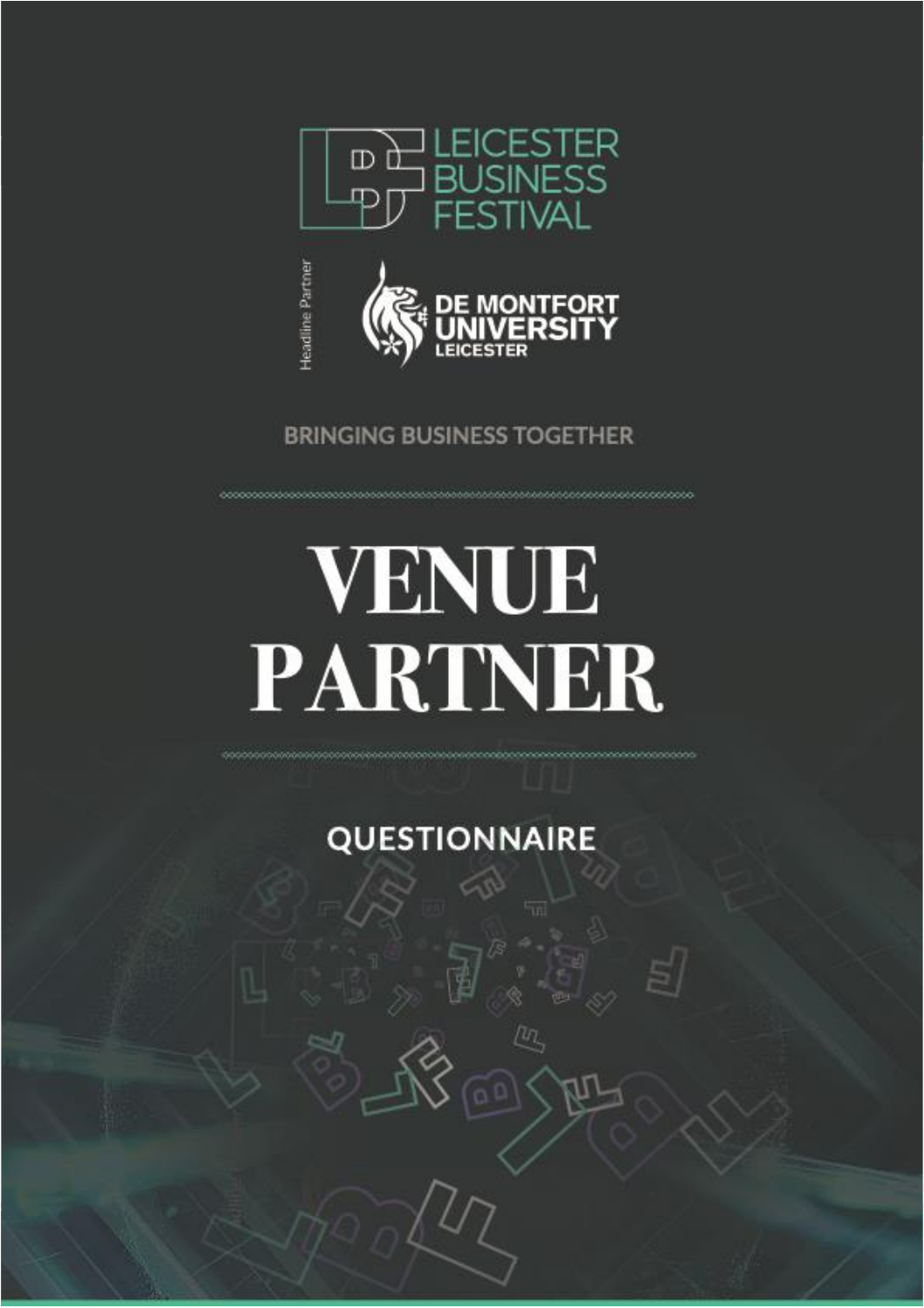



| Please confirm your twitter   @menphysuk |  |
|------------------------------------------|--|
| handle:                                  |  |

## **Venue Details**

| Venue Name:                                                                                                           | The Menphys Hub                                                                                                                                                                                                    |
|-----------------------------------------------------------------------------------------------------------------------|--------------------------------------------------------------------------------------------------------------------------------------------------------------------------------------------------------------------|
| Venue Address:                                                                                                        | Bassett Street, South Wigston, LE18 4PE                                                                                                                                                                            |
| <b>Enquiry/Booking Name:</b>                                                                                          | <b>Suzy Bown</b>                                                                                                                                                                                                   |
| <b>Enquiry/Booking Email:</b>                                                                                         | suzy.bown@menphys.org.uk                                                                                                                                                                                           |
| <b>Enquiry/Booking Phone:</b>                                                                                         | 01455 323020                                                                                                                                                                                                       |
| Website:                                                                                                              | www.menphys.org.uk                                                                                                                                                                                                 |
| Please provide details of<br>the offer available to<br><b>Leicester Business</b><br><b>Festival Event Organisers:</b> | Community Hub with a large main hall and several meeting<br>rooms. Café on site. Tables, chairs and a stage can be set<br>up as required.                                                                          |
|                                                                                                                       |                                                                                                                                                                                                                    |
| Venue Spaces:<br>(Please attach any<br>brochures that you may<br>have available)                                      | Meeting rooms within a commercial building $\Box$<br>Conference centre / dedicated event facilities $\Box X$<br>Hotel $\square$<br>School / College / University □<br>Theatre $\square$<br>Other (please specify): |

| Venue layout options: | Boardroom $\Box X$        |
|-----------------------|---------------------------|
|                       | $\cup$ -Shape $\square X$ |
|                       | Theatre □X                |

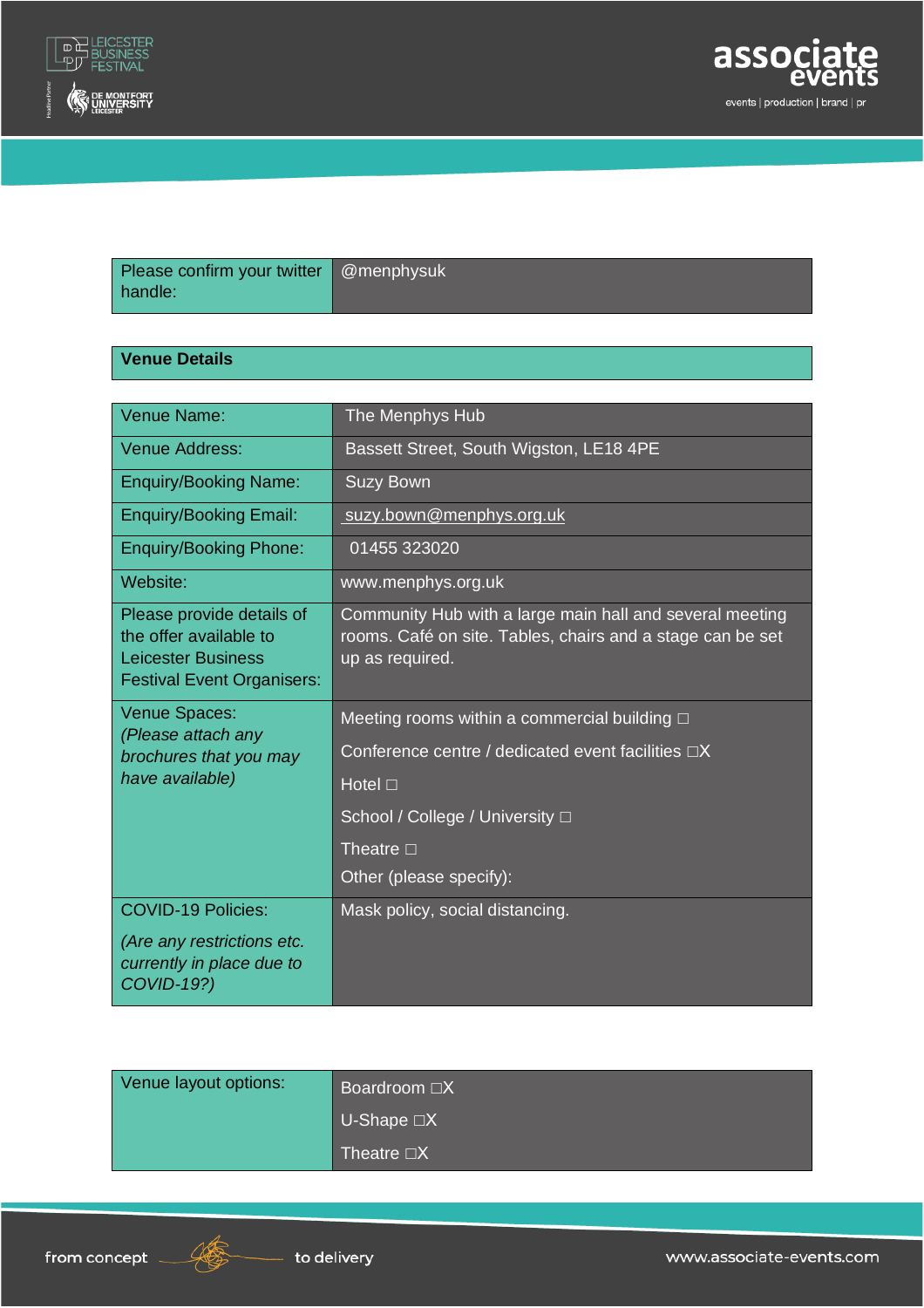



|                                                  | Classroom $\Box X$                                                             |
|--------------------------------------------------|--------------------------------------------------------------------------------|
|                                                  | Cabaret $\Box X$                                                               |
| Capacity                                         | Please specify capacity and indicate if there are multiple<br>rooms available: |
|                                                  | Main hall $-100$ , 4x Rooms $-30$ in each                                      |
| Do you have car parking<br>facilities?           | Yes $\Box X$ No $\Box$                                                         |
|                                                  | Free of charge                                                                 |
| Can you offer any AV<br>(Audio/Video) Equipment? | Screen $\Box X$                                                                |
|                                                  | Projector $\Box X$                                                             |
|                                                  | Flipchart $\Box X$                                                             |
|                                                  | PA System □                                                                    |
|                                                  | Laptop $\square$                                                               |
|                                                  | Other (please specify):                                                        |
|                                                  | (Please also state if there will be any charges for the items<br>listed above) |



<u>NS</u>